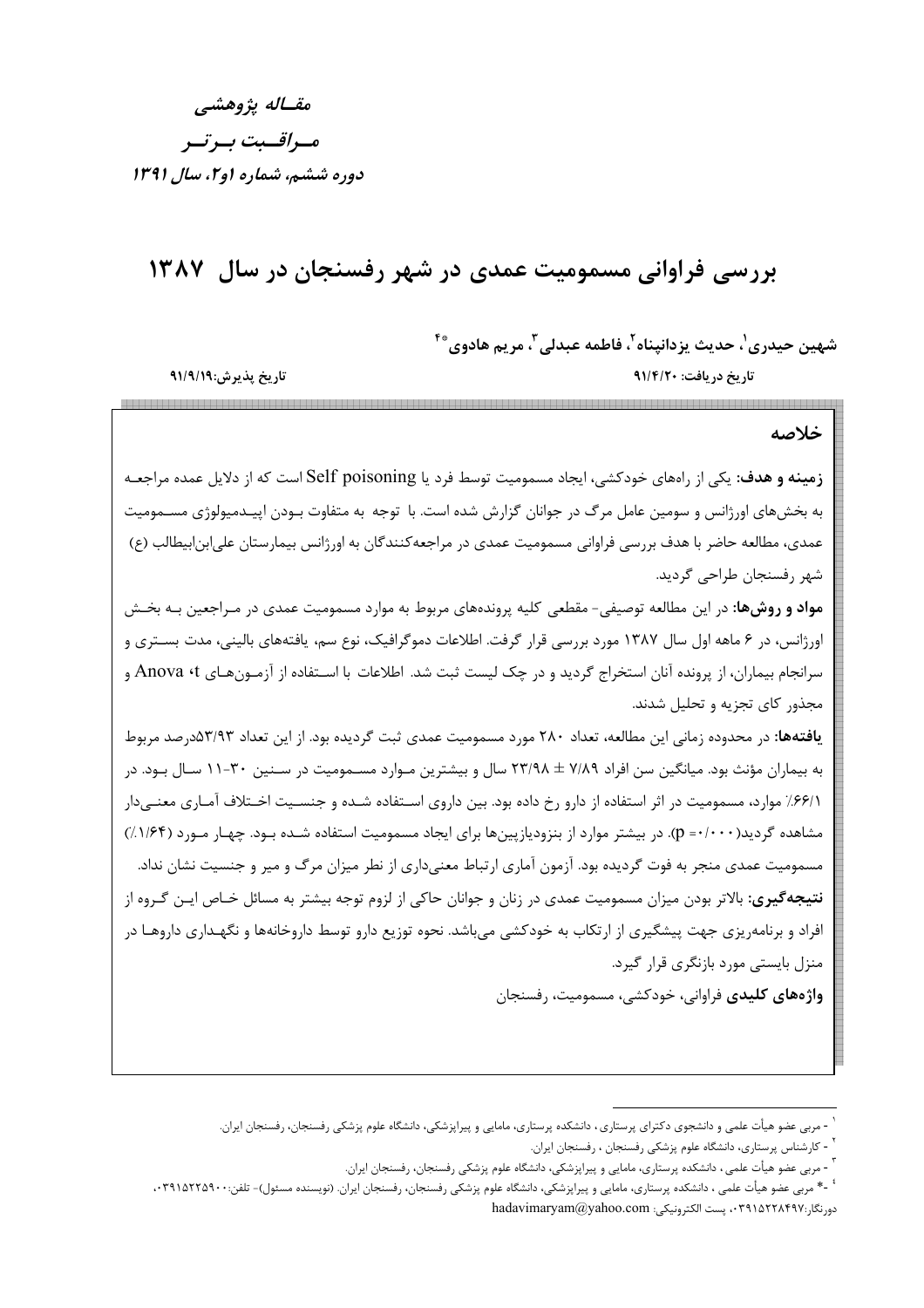## مقدمه

اقدام به خودکشی یکی از معضلات بهداشت عمومی بـوده کـه در سال های اخیر رشد فزآیندهای داشته است بـه طـوری کـه سـالانه يـک ميليـون نفـر بـه دليـل خودکشـي مـي،ميرنـد و پیش بینی می شود که در سال ۲۰۲۰ بیش از ۱/۵ میلیون نفـر بر اثر خودکشی جان خـود را از دسـت بدهنـد [۳-۱]. آمارهـا حاکی از آن است که به ازاء هر مورد خودکشی، ۲۰- ۱۰ مورد اقدام به خودکشی نیز رخ میدهد [ ۵-۴]. رفتـار خودکشــی و اثرات آن فقط محدود به فرد اقدام كننـده نيسـت و هـر مـورد خودکشی یا اقدام به خودکشی، ۵ تا ۶ نفر را تحت تـأثیر قـرار می دهد [۶]. متأسفانه در کشـورهای در حـال توسـعه معمـولاً آمار دقیقی از موارد خودکشـی وجـود نـدارد و مـوارد گـزارش شده، کمتر از میزان واقعی رخـداد آن مـیباشـد [۳]. یکـی از راههای خودکشی، ایجاد مسمومیت توسط فرد یا Self poisoning است که از دلایل عمده مراجعه بـه بخـشهـای اورژانس عنوان شده و بر طبق مطالعات انجام گرفتـه، سـومین عامل مرگ در جمعیت جوانان گزارش شده و میزان آن رو بـه افزایش است [۶-۶]. در مطالعـه علیـزاده و همکـاران بیشـتر اقدام کنندگان به خودکشی در گروههای سـنی ۲۴- ۱۴ سـال قرار داشتند [۹]. مطالعهای کـه توسـط معصـومی و همکــاران جهت بررسی الگوی مسمومیت در اصفهان انجام شد، میانگین سنی افراد دچار مسمومیت را ۱۱/۶±۲۶/۵ سال گزارش نمـود و بیشترین بیماران در گروه سنی ۲۹- ۲۰ سال قـرار داشـتند [۱۰]. نحوه اقدام به مســمومیت عمــدی، بــه عوامــل فرهنگــی حاکم بر هر منطقه و امکانات در دسـترس بسـتگی دارد [۱۱]. خودکشی در بین تمام طبقـات جمعیـت رخ مـیدهـد، ولـی موارد گزارش شدهی اقدام به خودکشی اغلب در زنان بیشتر از مردان است, در حالی که خودکشی در مردان بیش از زنان منجر به مرگ میشود [۱۲]. در مطالعه معصـومی و همکـاران موارد ارتکاب به خودکشـی در مـردان بـیش از زنـان گـزارش گردید. در مطالعه آنها داروهـای روانگـردان، بیشـترین مـاده مســـمومیتزا در ایـــن افــراد بـــود [۱۰] ولــی در مطالعـــه شمسعلیزاده و همکاران، شایعترین داروی مورد استفاده برای ايجــاد مســموميت عمــدي، بنزوديــازيينهــا و ۶۷ درصــد از

اقدام كنندگان زن بودند هر چند كه ارتباط جنسيت با اقدام به خودكشي معنىدار گزارش نگرديد [١٣]. بيشترين عامل ايجاد مسمومیتهای عمدی، داروها و سموم مختلف ذکـر شـدهانـد [۱۴]. با توجـه بـه وجـود تفـاوتهـای فرهنگـی در شـهرهای مختلف ایران، در دسترس بودن بعضی سموم و داروها، متفاوت بودن نتايج مطالعات انجام شده در زمينه فراوانـي مسـموميت عمدی و اهمیت شناخت زمینههای مساعدکننده مسـمومیت، مطالعه حاضر بـا هـدف تعيـين مـوارد مسـموميت عمـدى در مراجعه كنندگان به اورژانس بيمارستان على ابن ابيطالب (ع) شهر رفسنجان در سال ۸۷ دبه عنوان تنها مرکز ارجاع بیماران دچار مسمومیت، و بـه منظـور کمـک بـه برنامـهریـزیهـای بهداشتی و ارتقاء سطح سلامت جامعه طراحی گردید. مواد و روشها

در این مطالعه توصیفی- مقطعی کلیه پروندههـای مربـوط بـه مـوارد مســمومیت عمــدی ثبــت شــده در بخــش اورژانــس بیمارستان علی ابـن ابیطالـب (ع) در ۶ ماهـه اول سـال ۱۳۸۷ مورد بررسی قرار گرفتند. اطلاعات مربوط به مسمومین، شامل مشخصات دموگرافیک و اطلاعات مربوط به مسمومیتها (نوع سم، علائم زمان مسمومیت و زمان مراجعه) و نیز یافتـههـای بـالینی در بـدو ورود و طـی ۲۴ سـاعت اول مراجعـه، مـدت بستری و اقـدامات درمـانی انجـام شـده و سـرانجام بیمـار، از پرونده بیمار استخراج گردید و در چک لیستهای که به كمك افراد صاحب نظر طراحي شده بود، درج گرديد. اطلاعات کسب شده پس از ورود بـه کـامپیوتر بـا اسـتفاده از نـرمافـزار آماري SPSS نسخه ۱۵ و آزمونهاي t و Anova مجـذور کای تجزیه و تحلیل p<٠/٠۵ معنیدار در نظر گرفته شد. نتايج

در این مطالعه در ۶ ماهه اول سال ۱۳۸۷ تعداد ۲۸۰ مورد مسمومیت عمدی در بیمارستان علی|بن|بیطالب (ع) ثبت گردیده بود. از ایـن تعـداد ۴۶/۰۷ درصـد(۱۲۹ نفـر) مـذکر و ۵۳/۹۳ درصد (۱۵۱ نفر) مؤنث بودند. میانگین و انحراف معیار سن افراد مورد مطالعـه ۷/۸۹ ± ۲۳/۹۸ سـال و در مـردان و  $\mathcal{N} \rightarrow \mathcal{N}$ زنسان بسه ترتیسب ۸/۰۲ ± ۲۳/۰۹ میسال محاسبه شد. آزمون آماری اختلاف معنی۱داری بین سن زنان و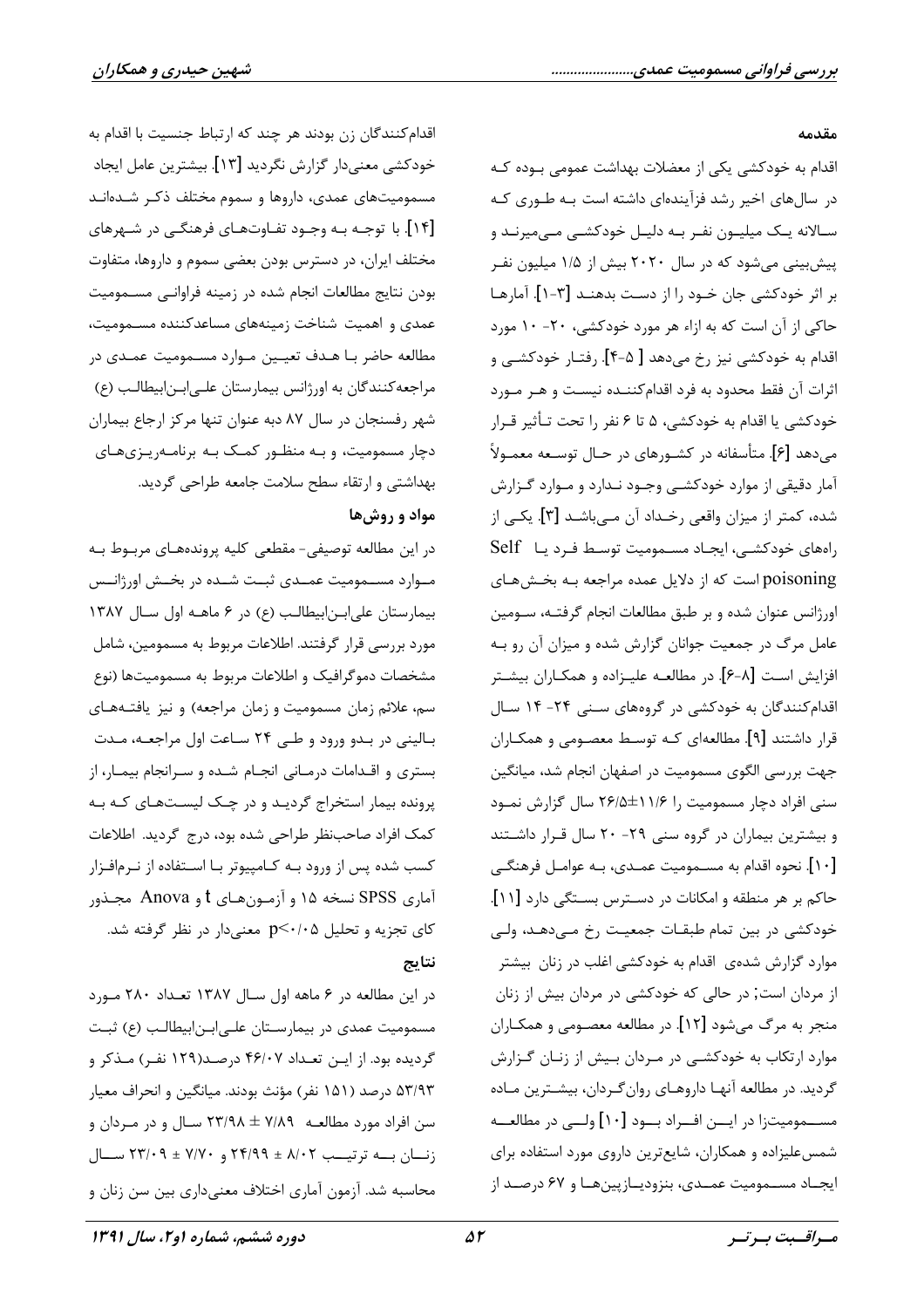بررسی فراوانی مسمومیت عمدی......................

شهين حيدري و همكاران

مردان مورد بررسی نشان نداد. بیشترین مـوارد مسـمومیت در گروههای سنبی ۳۰- ۲۱ سال (۴۸/۲٪) و ۲۰- ۱۱ سال (٣٩/٣٪) مشاهده شد. در ۶۶/۱ درصد موارد، مسمومیت در اثر

استفاده از دارو رخ داده بود. توزیع فراوانبی مواد ایجادکننـده مسمومیت در بیماران مورد مطالعه در جدول شـماره ۱ آورده شده است.

| P value                   | مرد                                                    | زن                              | نوع ماده           |
|---------------------------|--------------------------------------------------------|---------------------------------|--------------------|
|                           | فراوانی (درصد)                                         | فراوانی (درصد)                  |                    |
|                           | $(\mathfrak{f}\Lambda/\Lambda)\mathcal{F}\mathfrak{r}$ | $(YF/Y)$ 115                    | دارو               |
| $P = \cdot / \cdot \cdot$ | $(\cdot)$ .                                            | $(\cdot / V)$                   | نفت                |
|                           | (1)                                                    | $(\mathfrak{f}/\mathfrak{F})$ Y | سم                 |
|                           | $(1/\epsilon)$ ٢                                       | $(\cdot)$ .                     | هيدروكربنها        |
|                           | $(1 \cdot / 1)$ $15$                                   | (۴/۶) ۷                         | سموم ارگانوفسفره   |
|                           | $(1f)$ $1\Lambda$                                      | $(5)$ ۹                         | مخدرها             |
|                           | (1)                                                    | $(\cdot)$ .                     | الكل               |
|                           | $(F Y)$ $\Lambda$                                      | $(7/5)$ ۴                       | نامعلوم            |
|                           | (۵/۴) ۷                                                | $(\Delta/\Upsilon)$ $\Lambda$   | بیش از یک نوع ماده |
|                           | $(1 \cdot \cdot)$ 129                                  | $(1 \cdot \cdot) 101$           | جمع                |

جدول شماره ۱– توزیع فراوانی مواد ایجادکننده مسمومیت در بیماران مورد مطالعه بر حسب جنسیت

آزمون مجذور كاي نشان دهنده وجود اخـتلاف معنـي دار بـين داروی استفاده شده برای ایجاد مسـمومیت بـا جنسـیت افـراد تحت بررسـی بـود (۰۰۰+۰= p). در زنـان در مـوارد (۳۶/۲٪)، بیش از یک دارو و در مردان، اغلب بنزودیازپینها (٣٨/٧٪) عامل مسمومیت بودند. کمترین داروهای مورد استفاده جهت

ایجاد مسمومیت در زنان و مردان باربیتوراتها بودهاند. توزیـع فراوانی داروهای استفاده شده برای ایجاد مسمومیت بر حسب جنسیت در جدول شماره ۲ آورده شده است. آزمـون مجـذور کـای اخـتلاف معنـیداری بـین نـوع داروی اسـتفاده شـده و جنسیت نشان نداد.

|  |  |  |  | جدول شماره ۲- توزیع فراوانی داروهای استفاده شده برای ایجاد مسمومیت در بیماران مورد مطالعه بر حسب جنسیت |  |  |  |
|--|--|--|--|--------------------------------------------------------------------------------------------------------|--|--|--|
|--|--|--|--|--------------------------------------------------------------------------------------------------------|--|--|--|

|                                 | مرد                          | زن                           | نوع ماده            |
|---------------------------------|------------------------------|------------------------------|---------------------|
| P value                         | فراوانی (درصد)               | فراوانی (درصد)               |                     |
| $P = \cdot / \hat{r} \hat{o}$ . | $(T\Lambda/V)$ $\Upsilon f$  | $(T \cdot   Y)$ $Y \Delta$   | بنزودياز پينها      |
|                                 | $(1/\mathcal{F})$ )          | $(\Delta/\Upsilon)$ ۶        | داروهای قلبی- عروقی |
|                                 | (1/5)                        | $( \cdot / 9)$               | نورولپتيکھا         |
|                                 | ۵ (۸/۱)                      | $(\Delta/\Upsilon)$ &        | ضد افسردگی ها       |
|                                 | (1/5)                        | $(\cdot)$ .                  | باربيتوراتها        |
|                                 | (1/5)                        | $(1/\lambda)$ ٩              | استامينوفن          |
|                                 | $(77/9)$ $71$                | ۴۲ (۳۶/۲)                    | بیش از یک دارو      |
|                                 | $(\lambda/\Lambda)$ $\Delta$ | $(1 \cdot   \mathcal{F})$ 15 | ساير                |
|                                 | $(1 \cdot \cdot)$ ۶۲         | $(1 \cdot \cdot)119$         | جمع                 |

مسراقسبت بسرتسر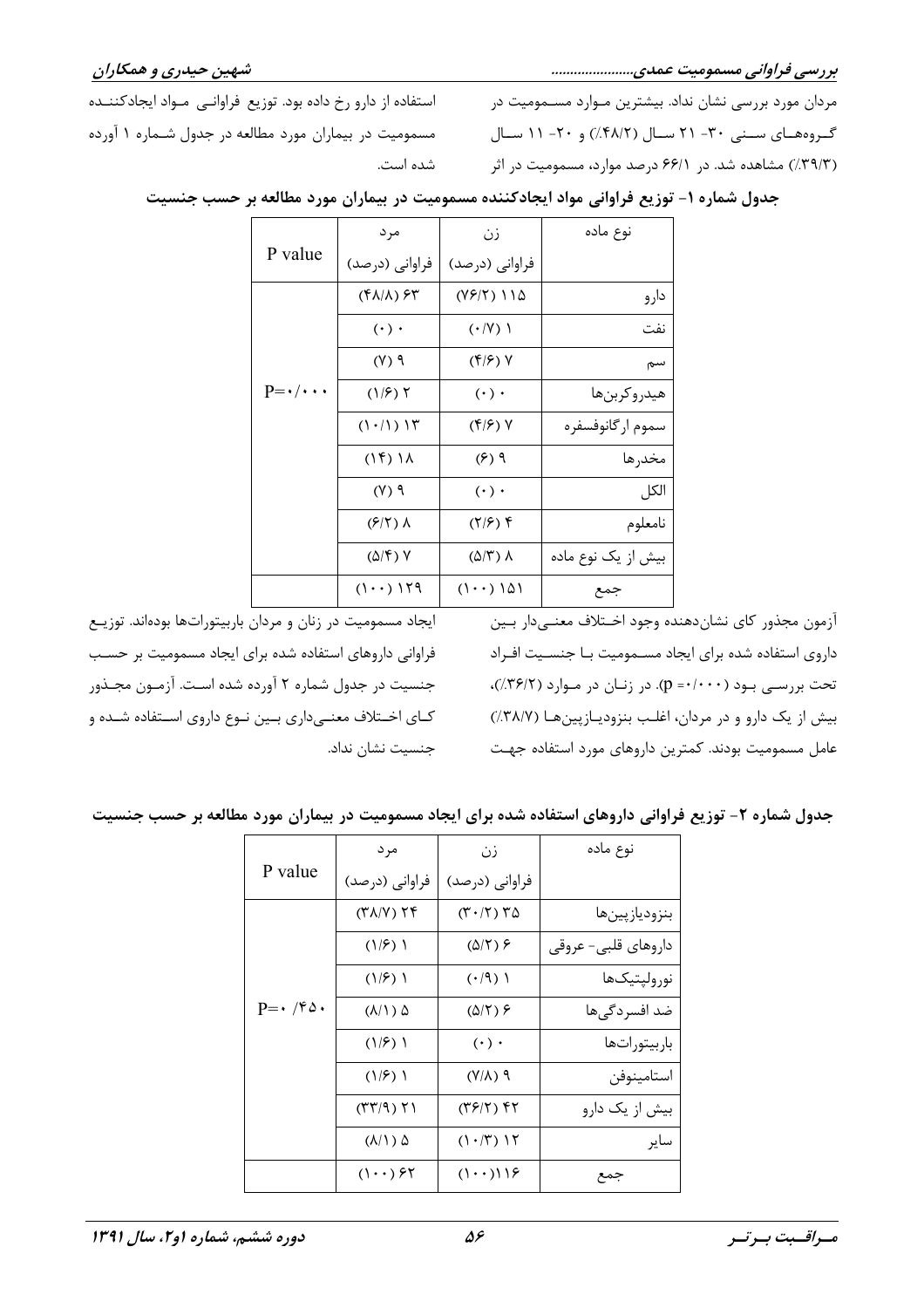موارد مسمومیت عمدی در ماههای تابستان (۵۹/۳ درصد) و بهار ۴۰/۷ درصد بود. اخـتلاف آمـاري معنـيcاري بـين گـروه سنی و زمان اقدام به مسمومیت وجود داشت (۱۹+۰= p) به طوری که سنین ۱۱ تا ۴۰ سال بیشتر در تابستان و سنین ۴۱ تا ۶۰ سال بیشتر در بهار اقدام به مسمومیت نموده بودند, ولی اختلاف معنىداري بين فصل ايجـاد مسـموميت و جنسـيت مشاهده نشد. در ۴۹/۶ درصد موارد مسمومیت در ساعات شب ایجاد شده بود. آزمون آماری مجذور کای اخـتلاف معنـیداری بین ساعت ایجاد مسمومیت و گروههای سنی و جنسیت نشان نداد. در ۸۸/۷ درصد از زنان و ۸۶/۸ درصد از مردان، درمان به صورت سرپایی انجام گرفته و بیمـاران در همـان روز تـرخیص شده بودند. طول مدت بستری در موارد منجر به بستری، بـین ۱ تا ۱۰ روز متغیر و در ۹۴/۱ درصد از موارد کمتر از ۵ روز بوده است. نالوکسان و آتروپین از جملـه داروهـایی بودنـد کـه بیشترین استفاده را در درمان مسمومین داشتند.

در مجموع، ۴ مورد (۱/۶۴٪) مسمومیت عمدی منجر به فـوت شده که یک مورد در زنان و ۳ مورد در مردان رخ داده بود. آزمون آماری ارتباط معنیداری از نطر میـزان مـرگ و میـر و جنسیت نشان نداد. یک مورد مرگ در گروه سنی ۲۰- ۱۱ سال، دو مورد در گروه ۳۰-۲۱ سال و یک مورد در گروه ۴۰-۳۱ سال رخ داده بود.

## بحث

در ایسن مطالعه، تعـداد ۲۸۰ مـورد مســمومیت عمــدی در بیمارستان علی ابن ابیطالب (ع) ثبت گردیـده بـود کـه از ایـن تعداد ۴۶/۰۷ درصد را افـراد مـذکر و ۵۳/۹۳ درصـد را افـراد مؤنث تشكيل مي دادند. اين نتيجه با اكثر مطالعات انجام شــده در داخل و خارج همخوانی دارد [ ۱۸– ۱۵]. در مطالعه آذین و همکاران نیز که سیمای خودکشی در مراجعین به بخـشهـای مسمومین در شهرهای تهران، مشهد، تبریز، اصفهان، شـیراز و كرمانشـاه را مـورد بررسـي قـرار دادنـد، ۶۰ درصـد افـراد اقدام كننده به خودكشي مؤنث بودند [ ١٩]. اين نتايج حاكي از این است که زنان از نظر ارتکاب به مسمومیت خـود یـا Self poisoning، در معـرض خطـر بیشـتری هسـتند و شـناخت مشکلات و عوامـل مسـاعدکننده در زنـان از اهميـت ويـژهاى برخوردار است.

د, مطالعه حاضر میانگین و انحراف معیار سنی افرادی کـه بـه علت مسمومیت عمدی به اورژانس مراجعه کـرده بودنـد ۷/۸۹ + ۲۳/۹۸ سال بود که نزدیک به سایر مطالعات انجام شـده در این زمینه میباشد. بیشترین موارد مسمومیت مشـاهده شـده در این مطالعه در گروههای سنی ۳۰- ۲۱ سال و ۲۰- ۱۱ سال بود. در مطالعه علیزاده و همکاران بیشتر اقـدام کننـدگان به خودکشی در گروههای سنی ۲۴- ۲۰ و ۱۹- ۱۴ سال قـرار داشتند [۹]. در مطالعه محبی و بوشهری نیز گروه سـنی ۳۴-۱۵ سال در حدود ۹۱/۵ درصد از اقدامکنندگان به خودکشـی عمدي را تشكيل مي دادند [۱۶]. اين نكته معرف آسيب يـذيرتر بودن جوانان به علت ویژگیهای روحی، روانبی و عـاطفی ایـن دوره از زنــدگی اسـت و لــزوم توجــه خــاص و رســيدگی بــه مشكلات اين قشر از جامعه را ايجاب مي كند.

در مطالعه حاضر ۶۶/۱ درصد موارد، مسمومیت در اثر استفاده از دارو رخ داده بود. در مطالعه انجام شده در کردستان [۹] در ۷۵ درصد موارد، و در مطالعه آذین و همکاران در ۸۱/۴ درصد مـوارد، بـا اسـتفاده از دارو اقـدام بـه خودکشـی و مسـمومیت عمـدي شـده بـود [۱۹] ولـي در مطالعـه افضـلي و رشـيدي، بیشترین موارد مسمومیت در اثر سموم و اپیوئیدها ایجاد شده بود [۲۰]. شاید سهولت تهیه دارو، تحویـل بـدون نسـخه دارو توسط داروخانهها و نگهداری داروهای اضافه در منزل را بتـوان از شرایط مساعدکننده این روش اقدام به خودکشی ذکر کرد. در این مطالعه، شایعترین داروهای مورد استفاده بـرای ایجـاد مســموميت بنزوديــازپينهــا بودنــد كــه بــا مطالعــه عليــزاده و همكاران همخواني دارد [۹]. علت اين امر احتمالاً اين است كه این دسته از داروها اغلب در منازل قابل دسترسی هسـتند. در مطالعه انجام شده در شهرهای تهران، مشهد، تبریـز، اصـفهان، شـیراز و کرمانشـاه [۱۹] نیـز داروهـایی کـه در منـزل قابـل دسترس بودند، بیش از سایر داروها برای اقدام بـه مسـمومیت عمدی استفاده شده بودند.

در مطالعه حاضر مسمومیت عمدی در فصل تابستان بیشـتر از فصل بهار رخ داده بود. بررسی توزیع فراوانی مـوارد اقـدام بـه خودکشی در مطالعه رفیعی و سیفی نیز نشـاندهنـده بیشـتر بودن موارد در فصلهای تابستان و بهـار بــوده اسـت [۲۱]. در مطالعه رضائيان و شـريفي راد نيــز اغلـب مــوارد اقــدام بــه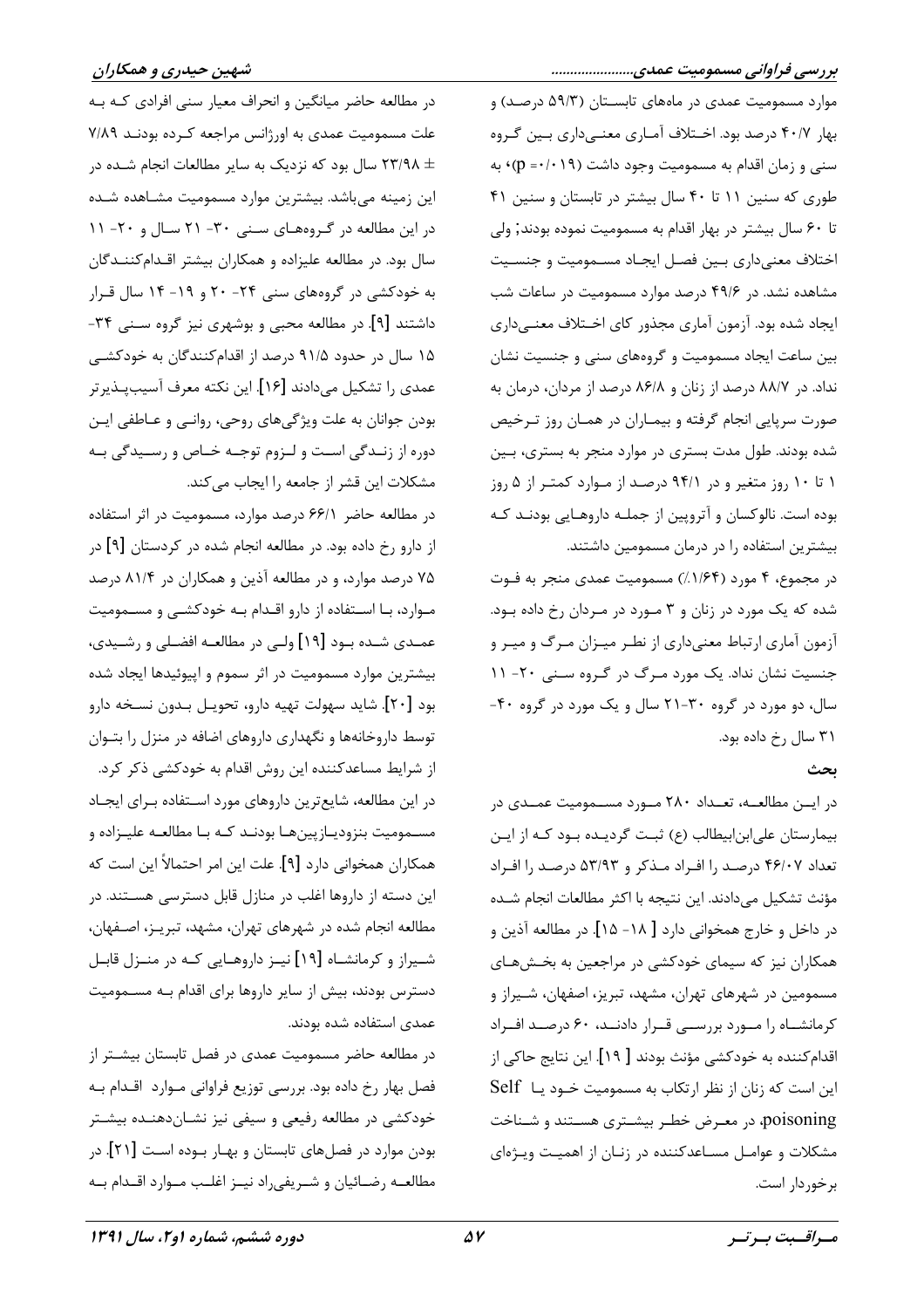مطالعه حاضر با مطالعات فوق را مي تـوان مجهـز بـودن مراكـز بهداشتے – درمانے، مجرب بودن پرسنل درمـانے در مقابلــه بـا بيمار مسموم، تشخيص و انتقال سريعتر بيماران به بيمارستان ذکر نمود. البته در مواردی نیز ثبت غیر واقعی علـت فـوت بـه سبب ملاحظات فرهنگی و یا عدم انتقال بیماران فوت شده در اثر مسمومیت عمدی به بیمارستان، باعث ایجاد نتایج متفـاوت مے باشد.

**نتیجهگیری:**بالاتر بودن میزان مسـمومیت عمـدی در زنـان و جوانان حاکی از لزوم توجه بیشتر به مسائل خاص این گروه از افراد و برنامهریزی جهت پیشگیری از ارتکـاب بـه خودکشـی می باشد. نحوه توزیع دارو توسط داروخانهها و نگهداری داروهـا در منازل بایستی مورد بازنگری قرار گیرد. تشکر و قدردانی

بدینوســیله از مســئولین و پرســنل محتــرم بیمارســتان علي ابن ابيطالب (ع) شهرستان رفسنجان و كليه عزيزانـي كـه در انجام این مطالعـه همکـاری نمـودهانـد، تشـکر و قـدردانی مے شود.

خودکشی، به ترتیب در فصول تابسـتان و بهـار ذکـر گردیـده است [۲۲]. برای توجیه این مورد می توان فرضـیه دور کهـیم را مد نظر قرار داد که شروع فصلهای گرم سـال همـراه بـا زيـاد شدن ,وابط اجتماعی افراد است و کسانی که تحمل برخورد با دیگران را ندارند به علت افزایش فشارهای روانی به خودکشـی روي مي آورند [٢٣]. در این مطالعه اغلب مـوارد مسـمومیت عمـدی (۴۹/۶٪)، در ساعات شب رخ داده بود. در مطالعات مشابه ذکر شده در فوق،

توزيع فراواني سـاعت رخـداد مسـموميت مـورد بررسـي قـرار نگرفته بود. علت این امر را شـاید بتـوان حضـور تمـامی افـراد خانواده و بیشـتر بـودن حـوادث خـانوادگی ذکـر نمـود. ولـی تشخيص علت اصلى نيازمند انجام مطالعات بيشتر است. موارد منجر به فوت در مطالعـه حاضـر ۱/۶۴ درصـد محاسـبه گردید. در مطالعه علیزاده کـه اقـدام بـه خودکشـی در اسـتان کردستان را مورد بررسی قـرار داده بـود، ۷/۲ درصـد از مـوارد منجر به فوت شده بود که یک مورد مرگ به علت مســمومیت گزارش گردید [۹]. در مطالعه رفیعبی و سـیفی، ۸۸/۷ درصـد موارد اقدام به خودکشی توسط دارو و ۶٪ موارد بـا اســتفاده از سم بود که ۲/۳ درصد از کل موارد اقدام به خودکشی به مرگ منتهی شده بود [۲۱]. علت تفـاوت میـزان مـرگ و میـر در منابع

1- Nock MK, Banaji MR. Prediction of suicide ideation and attempts among adolescents using a brief performance- based test. J consult Psychol 2007; 75: 707-715.

2- Grzywa A, Kucmin A, Kucmin T. Suicide problems-epidemiology, factors, motives and prevention. Pol Merkur Lekarski 2009; 27: 432-436.

3- Murad M Khan. Suicide prevention and developing countries. JR Soc MED 2005; 98: 459-463.

4- World Health Organisation. World health report on violence and health. Geneva: WHO. 2002.

5- Bertolote J.M. Fleischmann A. A global perspective in the epidemiology of suicide. Suicidologi  $2002; 7:2.$ 

6- Goldney RD. A global view of suicidal behavior. Emergency Medicine 2002: 14: 24-34.

7- April R Smit. Tracy K Witte, Nadia E Teale, Sarah L King, Ted W bender, Thomas E joiner. Revisiting Impulsive in suicide: Implications for civil liability of third parties, Behav Sci Law 2008;  $26 \cdot 779 - 797$ 

8- Reith DM, Whyte I, Carter G. Repetition risk for adolescent self-poisoning: a multiple event survival analysis. The Australian and New Zealand Journal of Psychiatatry 2003; 37: 212-218.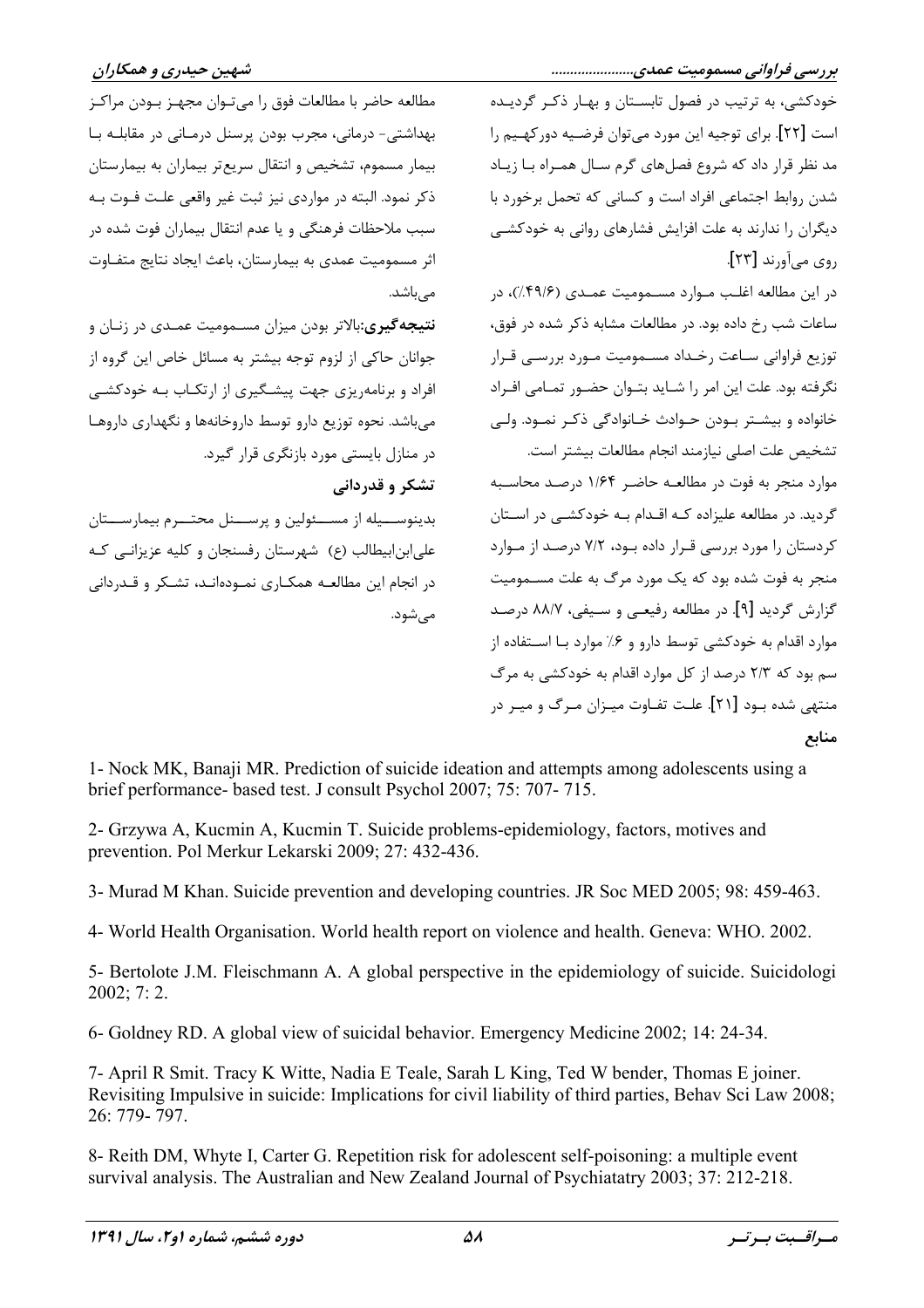9- Shams Alizadeh N, Afkhamzadeh A, Mohsenpour B, Salehian B. Suicide attempt and related factors in Kurdistan province. Scientific Journal of Kurdistan University of Medical Sciences. Spring.  $2010$ ;  $15:(1$  (serial number 55)): 79-86. [Persian]

10- Masoumi G.R, Eizadi mood N, Akbari M, Sohrabi A, Khakiki Y. Pattern of poisoning in Isfahan. Jornal Of Isfahan Medical School 2011; 29(163): 2003-2010. [Persian]

11- Wilkinson S, Taylor G, Templeton L. Admissions to hospital for deliberate self-harm in England 1995-2000: an analysis of Hospital Episode Statises. Journal of Public Health Medicine 2002; 24: 179-183.

12- Nojomi M, Malakouti SK, Bolhari J, Posht Mashadi M, Asghar Zadeh AS. Predicting Factors of Suicide Attempts in Karaj General Population. Quarterly Journal of Andeesheh Va Raftar 2007;  $50(3)$ : 219-226. [Persian]

13- Shams Alizadeh N, Afkhamzadeh A, Mohsenpour B, Salehian B, Shams Alizadeh N. Intention to die in suicide attempers by poisoning in Kurdistan province. Journal of Mazandaran University of Medical Sciences. Spring 2011; 24(81):61-67.[Persian]

14- Mintegi S. Fernandes A. Alustiza J, Canduela V. Mongil I. Caubet I. et al. Emergency visits for childhood poisoning: a 2-year prospective multicenter survey in Spain. Pediatr Emerg Care 2006; 22: 334-338.

15- Afshari R, Majdzadeh R, Balali-Mood M. Pattern of acute poisonings in Mashhad, Iran 1993-2000. J Toxicol Clin Toxicol 2004; 42: 965-975.

16- Mohebbi I, Booshehri B. Stressor factors effects in intentionally committing suicide by chemical materials: review of four hundred cases. Urmia Medical Journal 2006; 3: 219-225. [Persian]

17- Salarilak Sh, Entezarmahdi R, Afshani MT, Abbasi H. A survey of rate and effective factors on occurrence of suicide during one year in. Urmia Medical Journal 2006; 2: 93-100. [Persian]

18- Molavi P, Abbasi Ranjbar V, Mohammadnia H. Assessment of suicide risk factors among attempted suicide in Ardebil within firs half of 2003. 2007; 28: 67-71.

19- Azin SA, Shahidzadeh A, Omidvari S, Ebadi M, Montazeri A. Self poisoning with suicidal intent-Part I Payesh, Journal of Iranian Institute for Health Science Research 2008: 7: 97-106.

20- Afzali S, Rashidi PA. One-year study of mortality due to drug and chemical poisoning in Sina Hospital of Hamadan. Scientific Journal of Hamadan University of Medical Sciences & Health Services  $2003: 29: 62-66$ . [Persian]

21- Rafiei M, Seyfi A. The epidemiologic study of suicide attempt referred to hospitals of University of Medical Sciences in MarkaziI- Province from 1384 to 1386. Iranian Journal of epidemiology. Fall 2008 - Winter 2009; 4(3-4):59-69.[Persian]

22- Rezaeian M, Sharifirad GH.R. Seasonal pattern of suicide and attempted suicide in Ilam province during 1995-2002. Journal of Ilam University of Medical sciences. Summer 2008;  $16(2):51-57$ . [Persian]

23- Durkheim E, 1897. Le Suicide. The free press, New York, 1951.